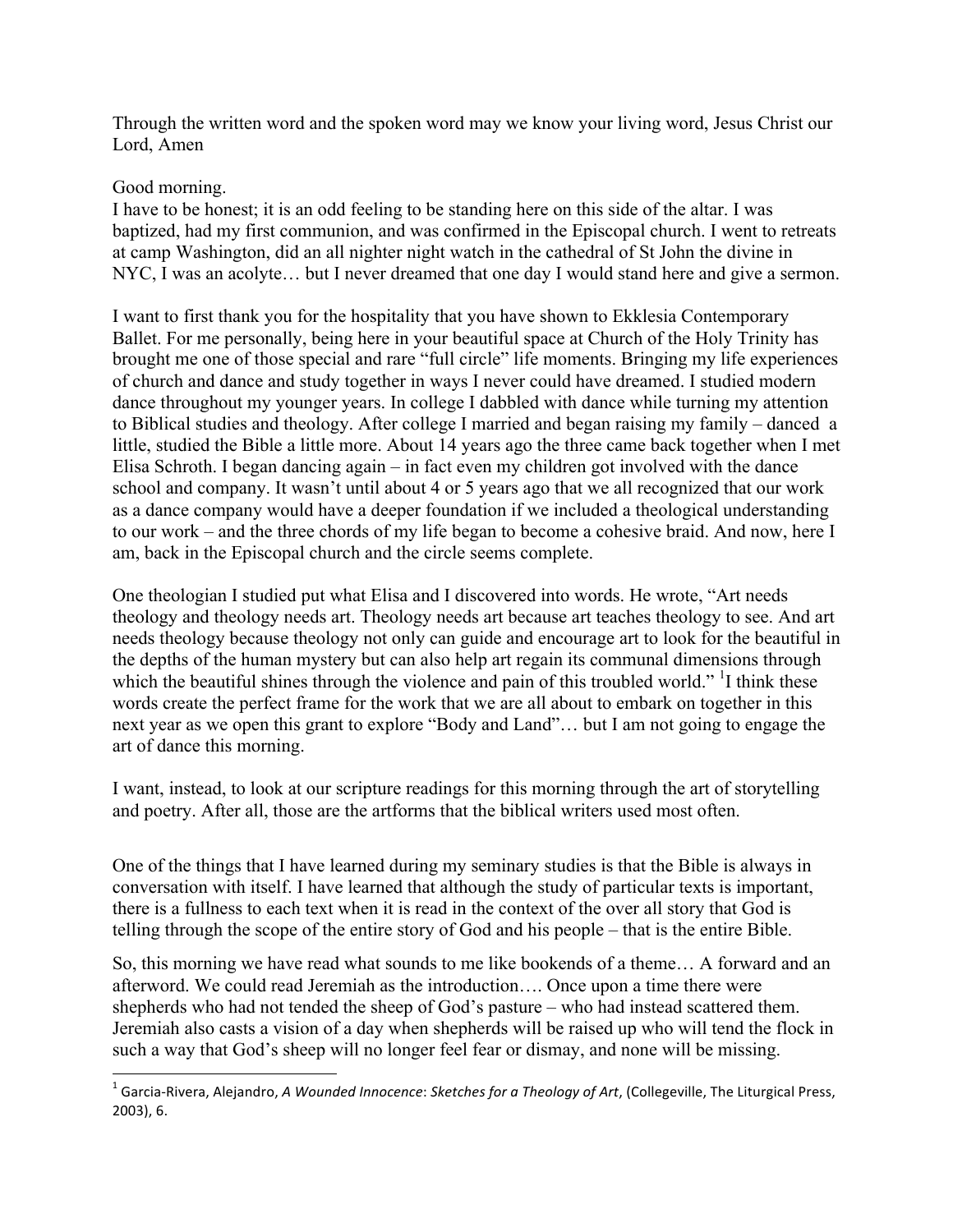Jeremiah even mentions a righteous branch from David's line who will be known as "The Lord is our righteousness."

our second reading is like the afterword… this is what the flock will look like in the end. Paul is describing a gathered flock – God's flock will not only made up of the Hebrew people, now even those who were far off – the aliens to the Israelite people, strangers to the covenant of promise – have been brought near. The great shepherd of God's flock, Christ, has made both groups into one and has broken the dividing walls and the hostility between us.

But how does this happen?

Oh! How I long for that – the breaking of the dividing walls - all that hostility between us gone! I don't know about you, but sometimes I feel like the world around me feels like a maze of dividing walls that I must constantly navigate. Oh, for a shepherd to gather us all together so that we may not feel the fear or dismay. Is that even possible?

The story that we are hearing this morning connects these two pictures, it does not leave us with this abstract concept of good shepherds and wicked shepherds and some ideal flock of peaceful happy sheep.

In our gospel reading from Mark, we meet Jesus. he is gathering many different people, there are crowds of people needing food and healing everywhere Jesus and the disciples turn. And we are told that Jesus saw them as sheep without a shepherd and he had compassion on them, feeding them and healing them. Jesus is the good shepherd!

 What we heard this morning were the portions of the gospel of Mark that come right before Jesus feeds the five thousand and right after he walks across the water to rejoin his disciples that night. What we notice most about Jesus is his great compassion and skill at shepherding.

But I want to paint an even more detailed picture from this chapter of the story that is told in Mark 6. Remember theology needs art to help us to see…. Storytelling is an art.

We heard that Jesus had meant to take his disciples to a quiet space to rest. They had just returned after their first ministry trip, having been sent out in pairs to practice what Jesus had been showing them about the kingdom of God. They had gone out without Jesus. I am sure they were full of tales they wanted to tell. And the people they met had followed them back to where Jesus had been waiting for them and no matter where they went or how hard Jesus and his disciples had tried to find a quiet place to debrief and rest, the crowds were pressing in on them.

But there is even more context for this passage. At the very beginning of this chapter of Mark we learn that Jesus had just left his hometown where he had been rejected as a prophet and a teacher. Verses 5 and 6 tell us that he could do no miracles there and he was amazed at their lack of faith. I used to read this and think that Jesus must have been stoic about it all. But if I place myself right there with Jesus, as a skilled storyteller would draw their audience right into a story in a way that engages all of their senses, I begin to think that Jesus must have been pretty aware of his feelings, and I wonder if he felt some sadness.

A few verses later in this chapter, the gospel writer paints a change of scene. We are no longer following Jesus or his disciples, we are given a glimpse into Herod's palace, and we read about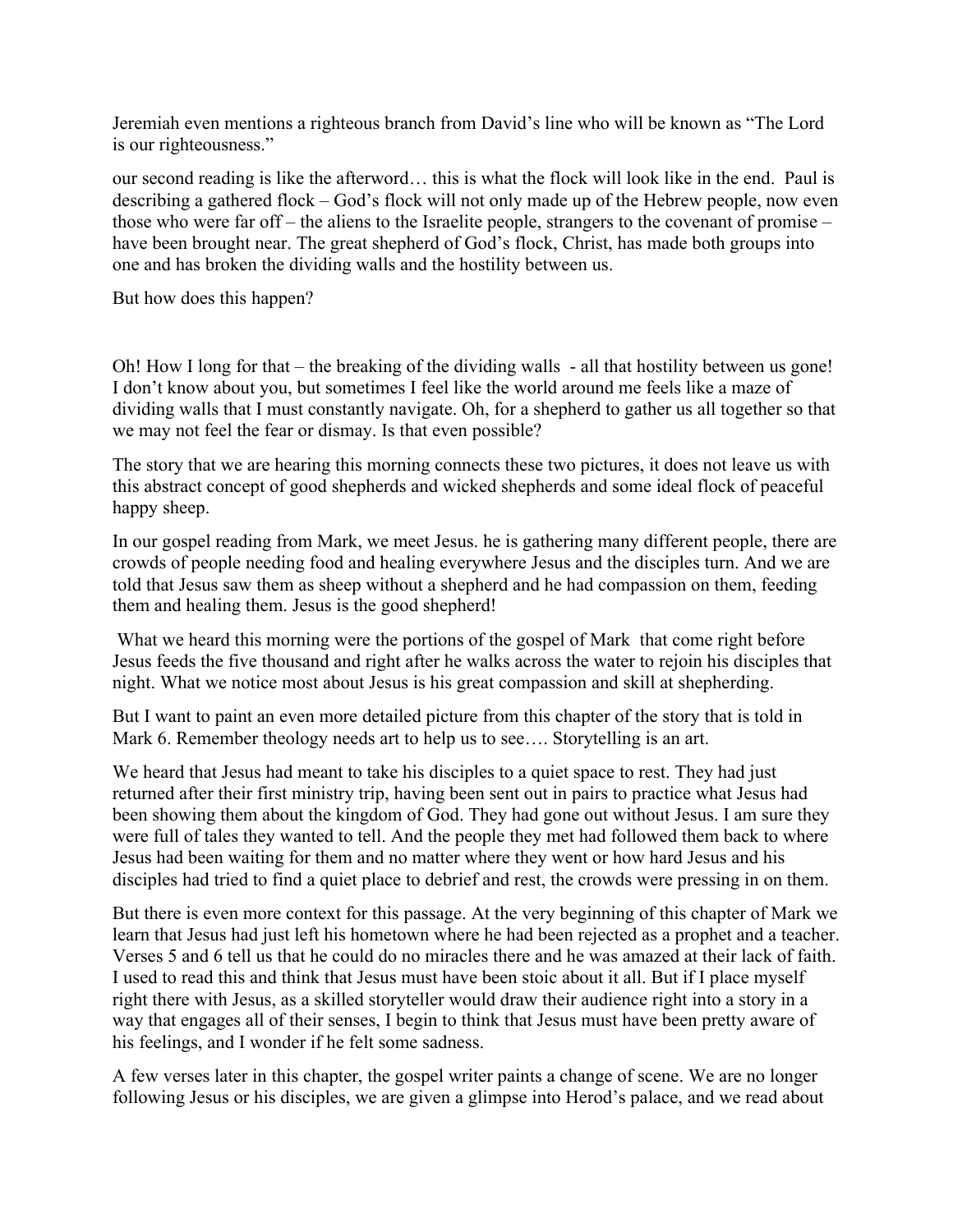the demise of John the Baptist. In the parallel passage from Matthew's gospel, we learn that this is when Jesus was told that John the Baptist was dead. It is at this point that the twelve disciples return from their ministry practicum and Jesus begins to seek a quiet place for them only to be surrounded by the needy crowds.

I can't help but wonder if Jesus is feeling any fear or dismay like the sheep in the Jeremiah passage. Afterall, he has just experienced the rejection of the people he had grown up with and just found out that his own cousin has been brutally murdered.

And yet, Jesus sees the crowds and has compassion on them because he sees them as sheep without a shepherd.

Now I don't know about you, but if I was in Jesus' shoes, rejected by my hometown, having just heard the news of my cousin's violent and unjust demise and simply wanting some time alone, I am not sure that I would be able to have compassion on a crowd of people who needed healing and feeding. I might have been one of those shepherds who couldn't tend a flock at that moment.

We meet Jesus as he shepherds... But I also think we meet Jesus as he lets himself be shepherded. In the gospel of John, Jesus tells his disciples that he is the way, the truth and the life. Yes, by his death and resurrection he has made a way for us to God, but the way he lived also shows us the way to live. And the way to shepherd?

Right after Jesus feeds the 5000, he puts his disciples in a boat and he goes up on a mountainside to pray. I can easily imagine that the words of our Psalm this morning are on his lips as he prays. "The Lord is my shepherd; \*

I shall not be in want.

2 He makes me lie down in green pastures \*

and leads me beside still waters.

```
3 He revives my soul *
```
and guides me along right pathways for his Name's sake.

4 Though I walk through the valley of the shadow of death,

I shall fear no evil; \* for you are with me;

your rod and your staff, they comfort me.

5 You spread a table before me in the presence of those who trouble me; \*

The Psalms are poetry that God has given to us. One Biblical scholar writes, "The psalter is the only part of the bible that is clearly formulated as human speech, packaged and ready to be put directly into our mouths."<sup>2</sup>

I am sure Jesus knew Psalm 23 by heart. David had been a shepherd of sheep before he had become a shepherd of the people of Israel – often kings and rulers were referred to as shepherds in the Ancient Near East. And during that time out in the wilderness and fields David had learned to use the art of poetry to share his heart with God and to learn to hear God speak to him.

 2 Davis, Ellen F., *Getting Involved with God: Rediscovering the Old Testament* (Boston: Cowley Publications, 2001), 9.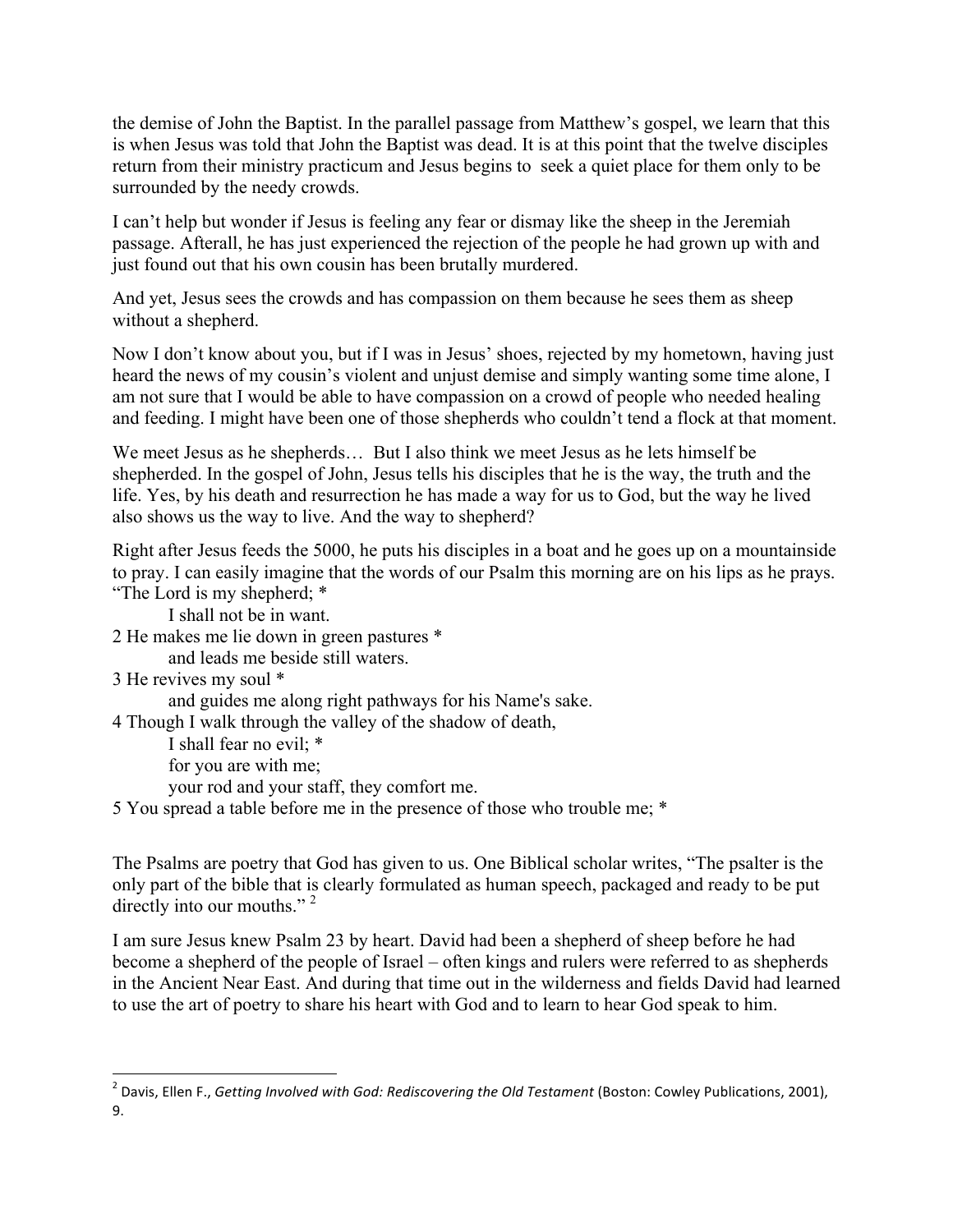Poetry is another artform that can help us to see. In fact, did you know that when James writes in his epistle, "be doers of the word and not hearers only" the Greek word for Doer is *poietes* … which is where the word *Poet* comes from. So, we are to be poets of the word… like David, Like Jesus.

So how do we become poets… for I am sure that I will never learn to weave words together like Shakespeare, TS Eliot, or Amanda Gorman, or David for that matter.

Wendell Berry, a writer, environmentalist, and poet wrote a poem which addresses this very question:

## **How to Be a Poet** BY WENDELL BERRY

*(to remind myself)*

i

Make a place to sit down. Sit down. Be quiet. You must depend upon affection, reading, knowledge, skill—more of each than you have—inspiration, work, growing older, patience, for patience joins time to eternity. Any readers who like your poems, doubt their judgment.

ii

Breathe with unconditional breath the unconditioned air. Shun electric wire. Communicate slowly. Live a three-dimensioned life; stay away from screens. Stay away from anything that obscures the place it is in. There are no unsacred places; there are only sacred places and desecrated places.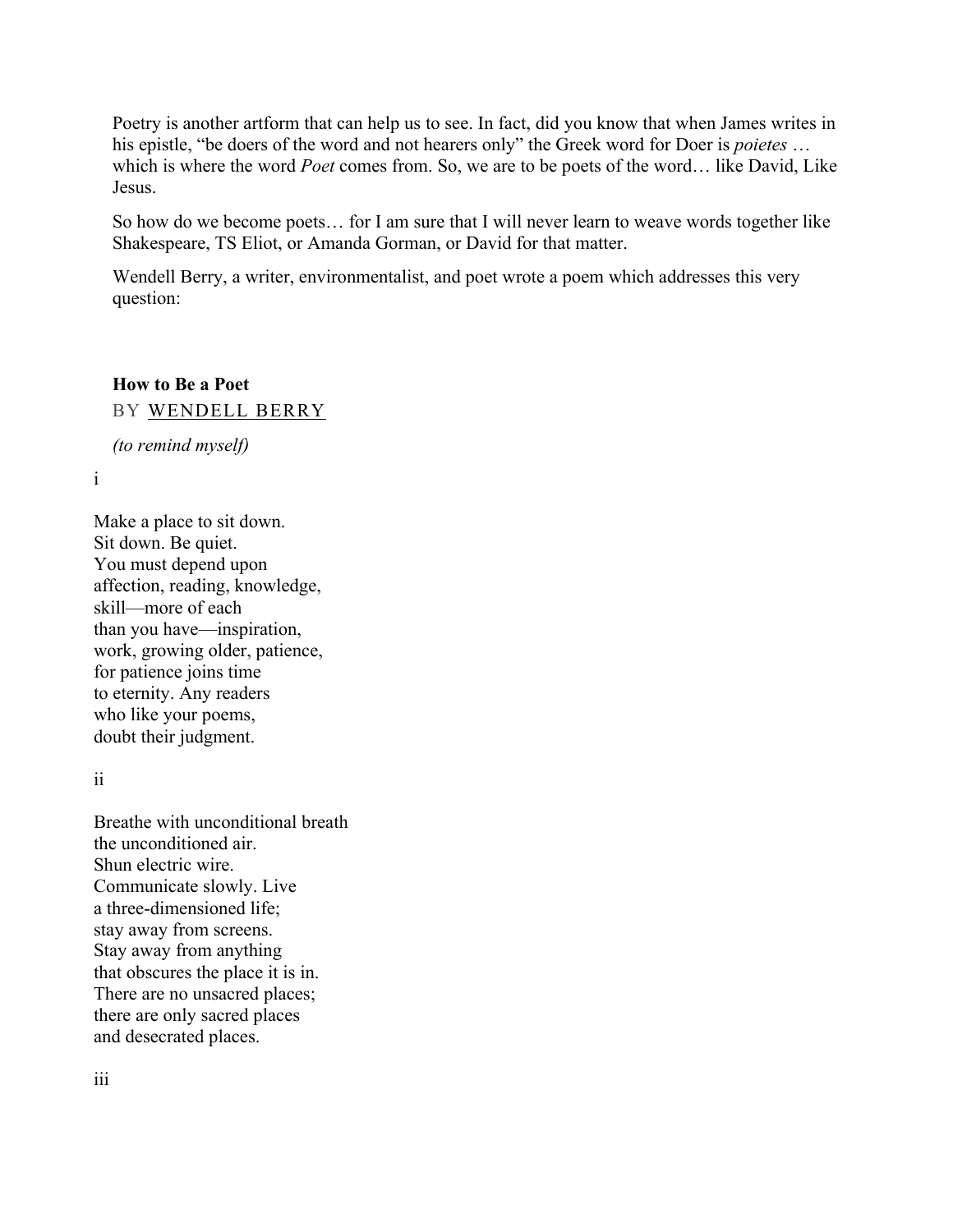Accept what comes from silence. Make the best you can of it. Of the little words that come out of the silence, like prayers prayed back to the one who prays, make a poem that does not disturb the silence from which it came.

I think that Jesus would have especially liked Wendell Berry's poem that evening as he finally sat down on the mountainside to pray.

Returning to our story, we have heard that there are shepherds who have forgotten how to tend God's sheep with wisdom, justice and righteousness and have instead scattered them. We have heard that there will be a day when the flock will be regathered and those who are both near and far off will be sought out and brought together as one flock in Christ Jesus. And we have met this Jesus who, though he was tired, and dismayed, and walking through the valley of the shadow of death himself, was able to have compassion on and took care of and gathered the crowds around them meeting their needs. Yet the passage we heard this morning from Jeremiah told us not only of one great shepherd but of shepherds that will be raised up. We must also become shepherds just as Jesus demonstrated for us.

To conclude this morning, I would like to introduce you to someone who has learned what David and Jesus knew about "doing" the word, how practicing being a "poet of the word" can help us to see the way of compassion through this time of conflict with its walls of division that we seem to encounter at each turn.

John Paul Lederach is well known for his conflict transformation and peacebuilding work in Columbia, the Philippines, Nepal, and countries in East and West Africa. Lederach uses haiku to help him make sense of the profound and complicated challenges of these situations in ways that move away from the splintering and scattering of "us versus them" or "me first" responses. He says Haiku forces him to pause and notice the environment around him…. Much like the writer of Psalm 23 has done… "He makes me lie down in green pastures, leads me beside still waters". In the same way that Wendell Berry implores us to "stay away from anything that obscures the place that it is in."

Here is how John Paul Lederach responded to the impending tumult of the covid pandemic

## An 'Unfolding Poem' for the Moment We're In<sup>3</sup> **John Paul Lederach**

## *march fourteen, 'twenty*

 

On December 31, 2019, Chinese officials alerted the World Health Organization to an unknown form of pneumonia emerging in the city of Wuhan.

<sup>&</sup>lt;sup>3</sup> www.beyondintractability.org/cci-mbi-cv19-blog1/lederach